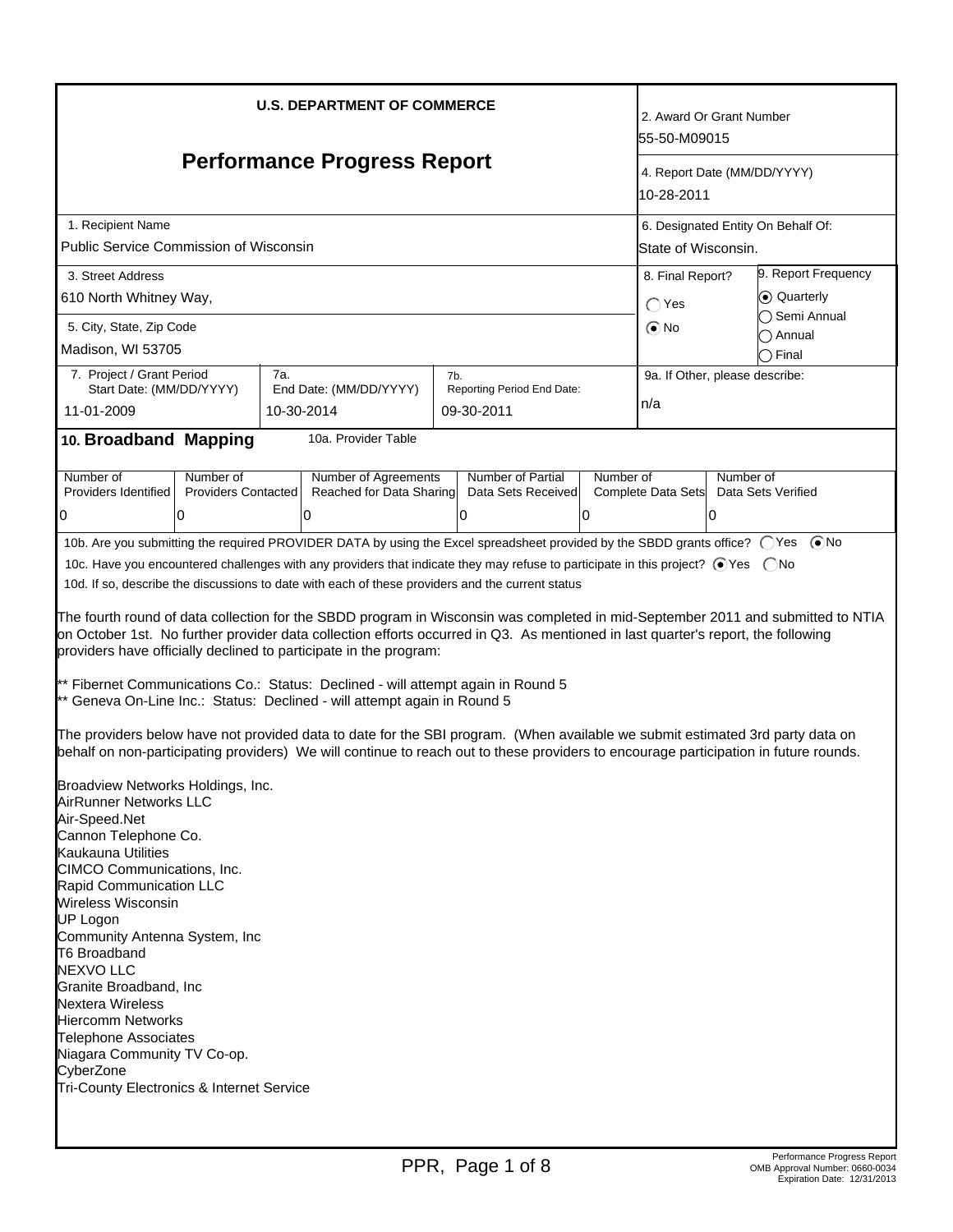10e. If you are collecting data through other means (e.g. data extraction, extrapolation, etc), please describe your progress to date and the relevant activities to be undertaken in the future

The LinkAMERICA team continues to follow consistent procedures within each of our four state projects. We augment provider and CAI data, when necessary, with coverage and speed information from third party sources. We do not substitute third party information for provider-supplied information, however, unless we can independently verify that the provider information is incorrect. Discrepancies between provider and third party data are investigated to ensure data accuracy.

If providers do not submit data, but we are able to verify infrastructure information through other sources, we use common engineering principles to estimate coverage and speed. We also collect user feedback (discussed below in the verification section) via locationspecific feedback mechanisms on the state interactive map.

10f. Please describe the verification activities you plan to implement

As described in past reports, the LinkAMERICA team uses consistent data verification procedures in each data collection round and across the four states within which we work. We add new verification procedures after they have been developed and tested. In general, we believe verification can be segmented into four categories/activities:

\*\* Third Party Data Comparison: As data arrives from providers we compare submissions against several commercial data sources to identify obvious anomalies or areas for further investigation. An example would be the comparison of an ILEC's reported coverage area boundaries with the legal exchange areas shown in the commercial ExchangeInfo data product. Coverage footprints of wireless providers are compared against AmericanRoamer database. This process occurs with each data collection round

\*\* Provider Validation: Check maps and other tools are produced at the beginning of each data collection round based upon prior round coverage reports. In the Round 4 collection period LinkAMERICA supplied providers with Check Maps in both GoogleEarth format and PDF format. This flexibility gave Providers that utilized the GoogleEarth format the ability to update coverage boundaries directly within the check map file itself. This process will be continued with each subsequent data collection round

\*\* Data Format Verification: Proprietary and NTIA-supplied scripts are run against the data set prior to submission to ensure the data is properly formatted and will be fully received upon submittal. This process occurs with each data collection round.

\*\* Consumer Feedback/Verification: The LinkWISCONSIN interactive map contains a user feedback mechanism that identifies the precise coordinates of each point of feedback. In QTR 3 a Consumer Feedback layer was developed for the interactive map that will further enhance the opportunity to collect coverage and speed information from consumers for comparison against provider supplied data.

10g. Have you initiated verification activities?  $\bigcirc$ Yes  $\bigcirc$ No

10h. If yes, please describe the status of your activities

The above activities are performed in each data collection round. In addition, in Q3 2011 a new interactive Consumer Feedback layer was developed with a Beta version being released to the state for testing at the end of August. Browser errors discovered in testing are being corrected and the new layer is expected to go live on the interactive map in QTR 4 2011. This layer will publicly display the results from all user feedback and will incorporate speed testing into the feedback form to help verify provider-reported speeds.

10i. If verification activities have not been initiated please provide a projected time line for beginning and completing such activities

Current verification activities will be enhanced over time as follows:

\*\* Improved user feedback form and display layer: As describe above, the new layer is being added to the state interactive map to display the location of user feedback points. This additional information will help all users/consumers understand where provider reported coverage may be questionable. It will also help the mapping team better identify areas for further investigation. The feature will be released for public viewing in Q4 2011.

\*\* Mobile Wireless Broadband Drive Testing: This process will use a special device from a vendor to test signal strength and bandwidth/throughput on multiple mobile wireless signals at the same time. This technology will be used in areas where there is a large discrepancy between provider-reported coverage/speed and consumer-reported coverage/speed to determine the actual coverage and speed characteristics - commences in early 2012.

\*\* Mobile Wireless Crowd Sourced Testing: This process will use a proprietary smart phone application, provided by an outside vendor, to constantly check signal strength and bandwidth/throughput on users' mobile phones. The application will be available on multiple phone platforms and will be downloadable by consumers in each LinkAMERICA state. It runs in the background on the consumer's phone and does not impact phone performance. Data is sent from the vendor to LinkAMERICA for use in validating provider coverage and speed reports - commences in early 2012.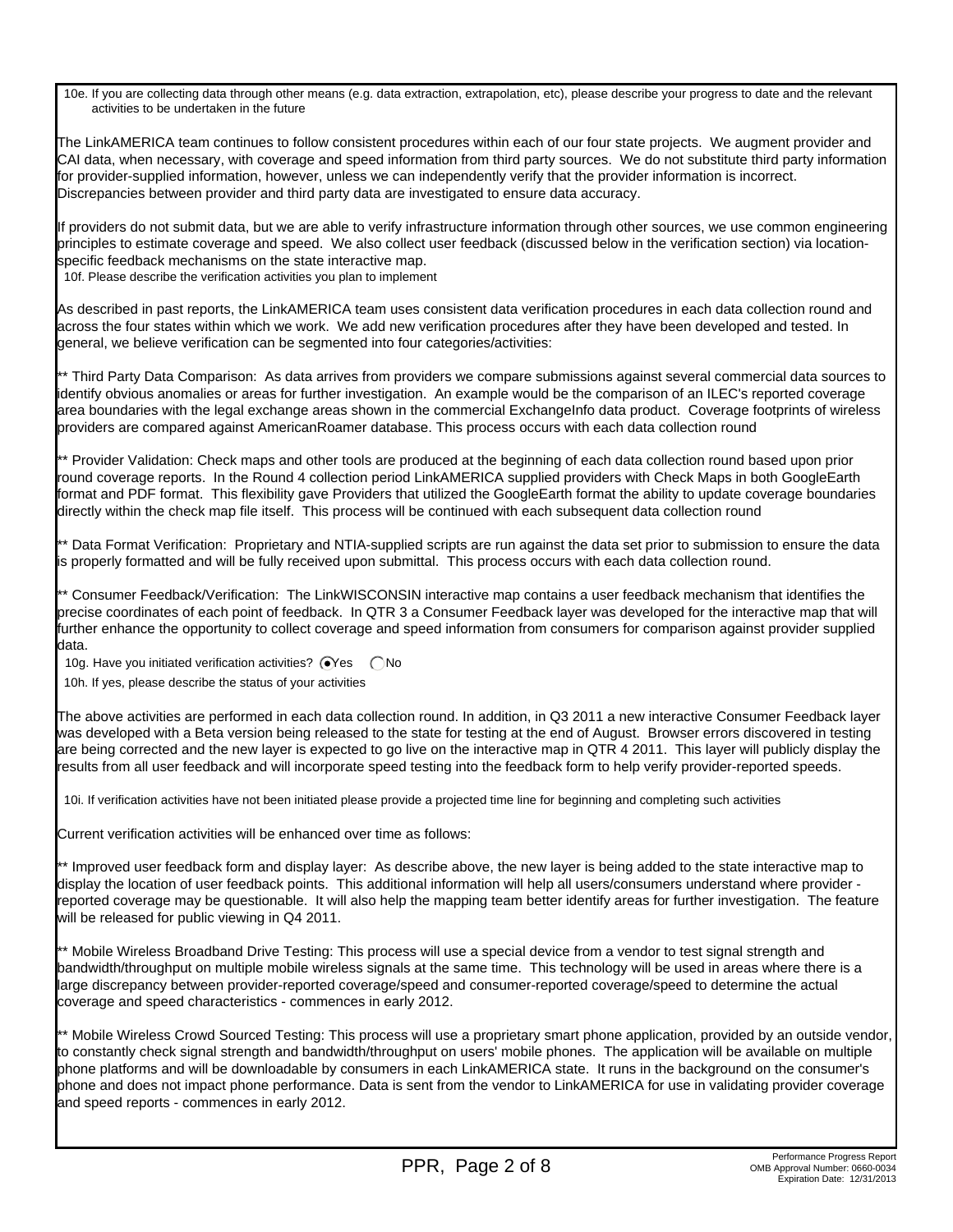## **Staffing**

10j. How many jobs have been created or retained as a result of this project?

An analysis of actual hours worked in Q3 2011 shows that the project resulted in 0.73 FTE jobs created/retained at the Prime Recipient and Sub Recipient level in that quarter. It should be noted that this figure does not include a substantial personnel contribution by the PSCW in order to meet matching fund requirements. It also does not include positions staffed by vendors involved in the project. The staffing table discrepancy (.73 vs .74) is due to WI's more refined calculation of personnel time which the PPR can't accommodate.

10k. Is the project currently fully staffed?  $\bigcirc$  Yes  $\bigcirc$  No

10l. If no, please explain how any lack of staffing may impact the project's time line and when the project will be fully staffed

n/a

10m. When fully staffed, how many full-time equivalent (FTE) jobs do you expect to create or retain as a result of this project?

#### REFER TO 11L FOR A COMPLETE EXPLANATION REGARDING STAFFING FOR QTR 3.

10n. Staffing Table

| Job Title                                                                                                                                  |                                                                     |                            |                               |                        |           |                              |                                   | FTE %          |            | Date of Hire                   |
|--------------------------------------------------------------------------------------------------------------------------------------------|---------------------------------------------------------------------|----------------------------|-------------------------------|------------------------|-----------|------------------------------|-----------------------------------|----------------|------------|--------------------------------|
| <b>CEO-Supervisor Role</b>                                                                                                                 |                                                                     |                            |                               |                        |           |                              | $\mathbf{1}$                      |                | 11/01/2009 |                                |
| <b>Project Director</b>                                                                                                                    |                                                                     |                            |                               |                        |           |                              |                                   | $\overline{7}$ |            | 11/01/2009                     |
| Project Manager                                                                                                                            |                                                                     |                            |                               |                        |           |                              |                                   | 18             |            | 09/05/2011                     |
| <b>GIS Director</b>                                                                                                                        |                                                                     |                            |                               |                        |           |                              |                                   | 19             |            | 11/01/2009                     |
| Internal System Support/Architecture                                                                                                       |                                                                     |                            |                               |                        |           |                              |                                   | 10             |            | 11/01/2009                     |
| <b>Provider Relations Manager</b>                                                                                                          |                                                                     |                            |                               |                        |           |                              | 19                                |                | 11/01/2009 |                                |
|                                                                                                                                            |                                                                     | <b>Add Row</b>             |                               | <b>Remove Row</b>      |           |                              |                                   |                |            |                                |
| <b>Sub Contracts</b>                                                                                                                       |                                                                     |                            |                               |                        |           |                              |                                   |                |            |                                |
| 10o. Subcontracts Table                                                                                                                    |                                                                     |                            |                               |                        |           |                              |                                   |                |            |                                |
| Name of Subcontractor                                                                                                                      | Purpose of Subcontract                                              | <b>RFP Issued</b><br>(Y/N) | Contract<br>Executed<br>(Y/N) | <b>Start Date</b>      |           | <b>End Date</b>              | <b>Federal Funds</b>              |                |            | In-Kind Funds                  |
| <b>CostQuest Associates</b><br>Inc./LinkAMERICA<br>Alliance                                                                                | Project Management/GIS<br>Programming & Planning<br><b>Services</b> | Y                          | Y                             | 11/01/2009             |           | 10/30/2011                   | 1,717,684                         |                | $\Omega$   |                                |
| <b>CostQuest Associates</b><br>Inc./LinkAMERICA<br>Alliance                                                                                | Project Management/GIS<br>Programming & Planning<br>Services        | Y                          | Y                             | 10/31/2011             |           | 10/30/2014                   | 1,917,826                         |                | 0          |                                |
| <b>Add Row</b>                                                                                                                             |                                                                     |                            |                               |                        |           |                              |                                   | Remove Row     |            |                                |
| <b>Funding</b>                                                                                                                             |                                                                     |                            |                               |                        |           |                              |                                   |                |            |                                |
| 10p. How much Federal funding has been expended as of the end of the last quarter?<br>\$1,403,193<br>10q. How much Remains?<br>\$3.136.959 |                                                                     |                            |                               |                        |           |                              |                                   |                |            |                                |
| 10r. How much matching funds have been expended as of the end of last quarter?                                                             |                                                                     |                            |                               |                        | \$379,736 |                              | 10s. How much Remains?            |                |            | \$751,666                      |
| 10t. Budget Worksheet                                                                                                                      |                                                                     |                            |                               |                        |           |                              |                                   |                |            |                                |
| Mapping Budget Element                                                                                                                     | Federal<br><b>Funds</b><br>Granted                                  | Proposed<br>In-Kind        |                               | Total<br><b>Budget</b> |           | Federal<br>Funds<br>Expended | <b>Matching Funds</b><br>Expended |                |            | <b>Total Funds</b><br>Expended |
| <b>Personal Salaries</b>                                                                                                                   | \$417,150                                                           | \$472,331                  |                               | \$889,481              |           | \$0                          | \$145,677                         |                | \$145,677  |                                |
| <b>Personnel Fringe Benefits</b>                                                                                                           | \$105,277                                                           | \$172,255                  |                               | \$277,532              |           | \$0                          | \$56,916                          |                | \$56,916   |                                |
| Travel                                                                                                                                     | \$27,500                                                            |                            |                               | \$53,888               |           | \$0                          |                                   | \$1,730        |            | \$1,730                        |
| Equipment                                                                                                                                  | \$62,418                                                            | \$0                        |                               | \$62,418               |           | \$0                          | \$0                               |                |            | \$0                            |
| Materials / Supplies                                                                                                                       | \$0                                                                 | \$6,482                    |                               | \$6,482                |           | \$0                          | \$6,482                           |                |            | \$6,482                        |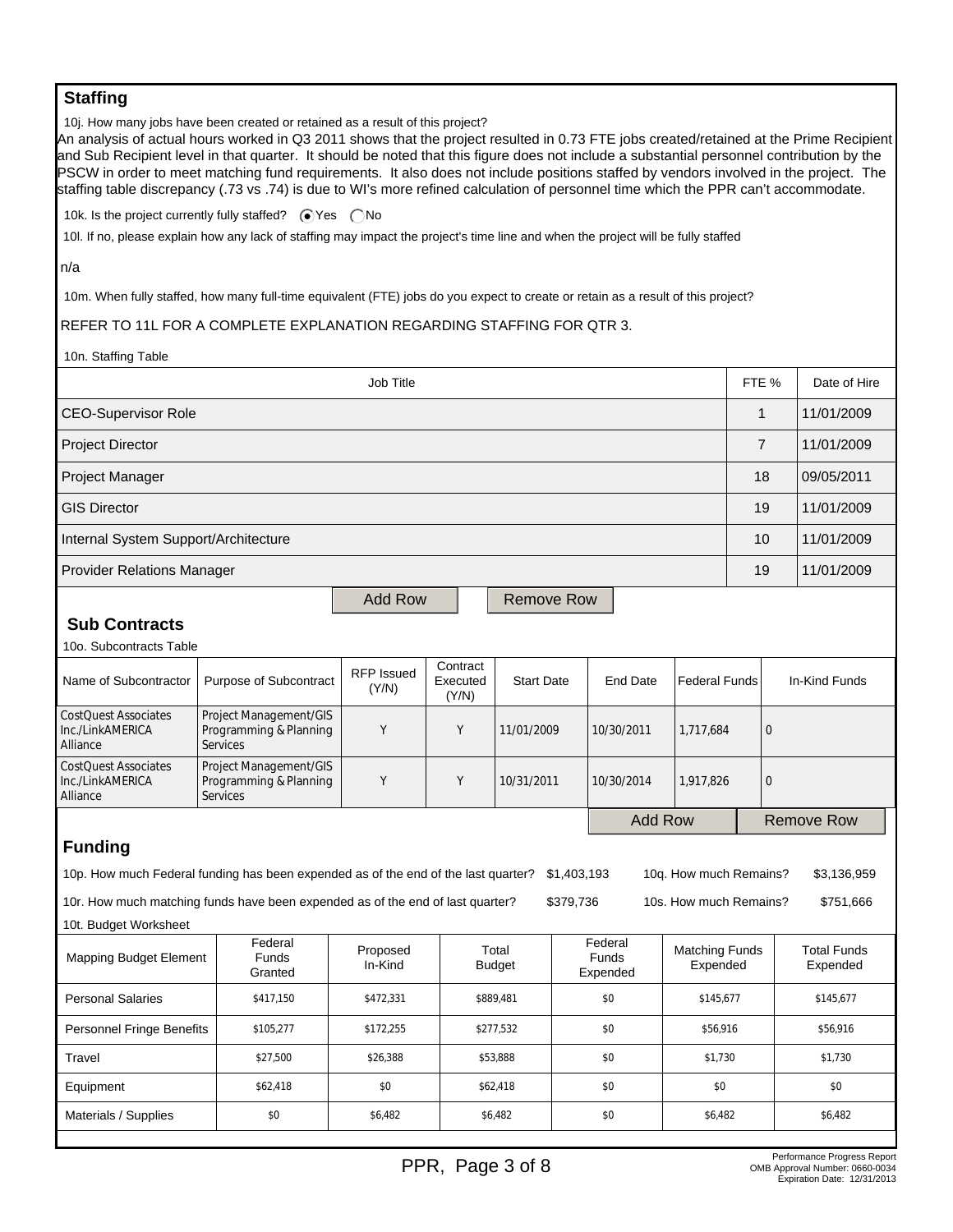| <b>Mapping Budget Element</b> | Federal<br><b>Funds</b><br>Granted | Proposed<br>In-Kind | Total<br><b>Budget</b> | Federal<br>Funds<br>Expended | <b>Matching Funds</b><br>Expended | <b>Total Funds</b><br>Expended |
|-------------------------------|------------------------------------|---------------------|------------------------|------------------------------|-----------------------------------|--------------------------------|
| Subcontracts Total            | \$3,635,510                        | \$0                 | \$3,635,510            | \$1,403,193                  | \$0                               | \$1,403,193                    |
| Subcontract #1                | \$1,717,684                        | \$0                 | \$1,717,684            | \$1,403,193                  | \$0                               | \$1,403,193                    |
| Subcontract #2                | \$1,917,826                        | \$0                 | \$1,917,826            | \$0                          | \$0                               | \$0                            |
| Subcontract #3                | \$0                                | \$0                 | \$0                    | \$0                          | \$0                               | \$0                            |
| Subcontract #4                | \$0                                | \$0                 | \$0                    | \$0                          | \$0                               | \$0                            |
| Subcontract #5                | \$0                                | \$0                 | \$0                    | \$0                          | \$0                               | \$0                            |
| Construction                  | \$0                                | \$0                 | \$0                    | \$0                          | \$0                               | \$0                            |
| Other                         | \$292,297                          | \$382,580           | \$674,877              | \$0                          | \$168,931                         | \$168,931                      |
| <b>Total Direct Costs</b>     | \$4,540,152                        | \$1,060,036         | \$5,600,188            | \$1,403,193                  | \$379,736                         | \$1,782,929                    |
| <b>Total Indirect Costs</b>   | \$0                                | \$71,366            | \$71,366               | \$0                          | \$0                               | \$0                            |
| <b>Total Costs</b>            | \$4,540,152                        | \$1,131,402         | \$5,671,554            | \$1,403,193                  | \$379,736                         | \$1,782,929                    |
| % Of Total                    | 80                                 | 20                  | 100                    | 79                           | 21                                | 100                            |

### **Hardware / Software**

10u. Has the project team purchased the software / hardware described in the application?  $\bigcirc$  Yes  $\bigcirc$  No

10v. If yes, please list

Laptop computer and software for Sub Recipient Project Manager (WI allocated portion): \$352.78 Laptop computer and software for Sub Recipient Vendor Relations Manager (WI allocated portion): \$339.48 Dell Precision T5500 Workstation w/ArcInfo C (WI allocated portion): \$3,458.59\*

 \*The ArcInfo software was a necessary purchase to enable CostQuest to run the validation script, on provider data, that NTIA & FCC require for the SBDD program. Purchasing the hardware/software bundle was the most cost effective way to acquire the needed software. Without the hardware the cost for the software alone would have been \$1000 higher. This expense was allocated evenly to each of the four LinkAMERICA states.

10w. Please note any software / hardware that has yet to be purchased and explain why it has not been purchased

\*\* Additional hardware and software in the amount of \$30,928 has been allocated for the "Address File" project approved in the Supplemental grant award.

\*\* Additional hardware and software in the amount of \$25,000 for the Mapping project has been approved in Year 5 via the Supplemental grant award. This equipment has not yet been purchased because it will not be needed until the last year of the project as the state assumes responsibility for hosting and management of the provider database and interactive maps.

10x. Has the project team purchased or used any data sets?  $\bigcirc$ Yes  $\bigcirc$ No

10y. If yes, please list

\*\*American Roamer: Market area boundary and speed data on mobile cellular providers - \$5147

\*\*Media Prints: Cable franchise boundary database - \$500

\*\*ExchangeInfo: Legal exchange area boundary database for Incumbent Local Exchange Carriers - \$3805

10z. Are there any additional project milestones or information that has not been included?  $\bigcirc$  Yes  $\bigcirc$  No

10aa. If yes, please list

\*\*Data Collection Round 4: The fourth round of data (current as of 6/30/2011) was successfully collected and processed for submission to NTIA on October 1.

10bb. Please describe any challenge or obstacle that you have encountered and detail the mitigation strategies the project team is employing

The data collection for Round 4 proved to be especially challenging due to the change to 2010 Census vintage. LinkAMERICA found that many providers were ill equipped to make this transition and needed assistance. The move to the new Census vintage resulted in a significant change in block counts in the LinkAMERICA states and we anticipate the reflection of that change to impact the view of provider coverage on the interactive map. We have communicated extensively with providers throughout the Round 4 collection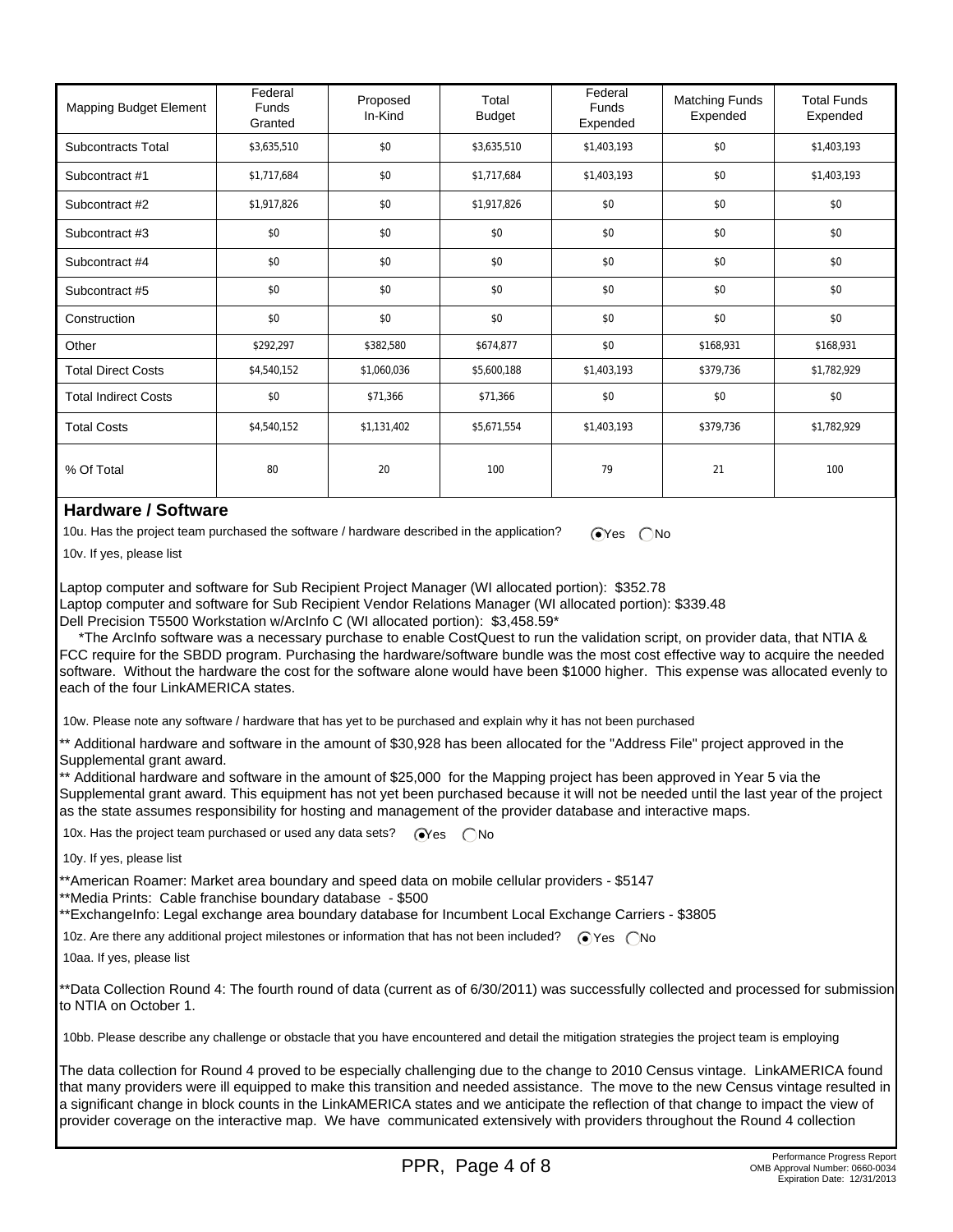period to make them aware of the change and to assist with the data issues associated with it. Additionally, we continue to encounter difficulty in reconciling reported provider speeds with the NTIA speed range parameters. We envision this problem becoming more pronounced as the program requires a more granular reporting of provider speed information.

 10cc. Please provide any other information that you think would be useful to NTIA as it assesses your Broadband Mapping Project The release of the updated National Broadband Map in September caused confusion for some providers as it came just after the deadline date for submitting updates for the Round 4 data collection. Providers also continue to be frustrated in the lag time between data collection and posting to the NBM and question the value of maps with such dated information. They are concerned that consumers won't be properly informed on their most recent efforts to expand broadband coverage. We encourage NTIA to make map updates a priority after each data submission round, and to be sensitive to the timing of the release of the updates. Additionally, sufficient time and instruction are needed before changes to the format and/or type of data being requested for a collection period, is communicated to the provider community. Asking for changes just prior to a collection period creates frustration for the provider community and makes it more difficult to collect the necessary information. The PSC interactive map has been rolled out for some time and, with the updates recently implemented, the mapping tool is in frequent use. The newer mapping layers have enhanced the functional use of the maps and broadband data.

## **11. Broadband Planning**

 11a. Please describe progress made against all goals, objectives, and milestones detailed in the approved Project Plan. Be sure to include a description of each major activity / milestone that you plan to complete and your current status

The following are Year 1-2 Planning activities as described in the original project plan:

\*\*Key Stakeholder Interviews: Perform interviews with 20+ influential cross-disciplinary stakeholders within WI to determine most critical barriers to broadband expansion and adoption - Due: June 2010 - Status: Completed 28 interviews within scheduled time frame. \*\*Publish Initial Broadband Vision Summary and Videos - publish draft, review with stakeholders and state, and then finalize summary report of emerging state broadband priorities, including video clips highlighting key facts - Due Date: August 2010 - Status: Completed \*\*Wisconsin Household Broadband Survey - a statistically significant study of household internet usage and attitudes to help direct broadband planning - Due Date: December 2010 - Status: Completed

\*\*Develop Regional Planning Teams: Divide the state into appropriate regions and recruit local stakeholders and other in-state partners to draft regionally specific broadband development plans - Due Date: January 2011 - Status: Completed. Nine teams now formed, oriented and currently engaging in regional planning activities.

\*\*Draft Regional Broadband Investment Plans: Work with RPTs to identify most productive short-term activities to expand broadband access and adoption in each region. Publish plans for review within regions and by PSCW staff. Due Date: End of Q1 2011. Status: **Completed** 

\*\*Final Regional Broadband Investment Plans: Publish final approved plans in each region. All 9 plans have been written, 6 have been finalized, one is scheduled for final review at a public forum scheduled for Nov.8, the remaining two are pending identification of transition partner. Due Date: End of Q3 2011. Status: Pending

\*\*Transition ownership of regional plans to local teams. Target Date - End of Q4. Status: Pending

\*\*Develop up to five prototype engagement and outreach modules for implementation of regional plans in Years 3-5. Due 10/31/11 - Status: Pending

11b. Please describe any challenge or obstacle that you have encountered and detail the mitigation strategies the project team is employing

The RPT process has been successful and has generated focus on and interest in broadband in the regions. We have experienced no significant challenges or obstacles in the Wisconsin Planning process for Years 1-2 and are currently on schedule with all planned activities/deliverables. With 9 different regions, progress has been varied in these areas. In two regions, we are still focusing on identification of local/regional leadership to take over the transition from planning to implementation.

11c. Does the Project Team anticipate any changes to the project plan for Broadband Planning?  $\bigcap$ Yes  $\bigcirc$  No

 11d. If yes, please describe these anticipated changes. Please note that NTIA will need to approve changes to the Project Plan before they can be implemented

# **Funding**

| 11e. How much Federal funding has been expended as of the end of the last quarter? \$0                          |     |     | 11f. How much Remains? |     |     |     |  |
|-----------------------------------------------------------------------------------------------------------------|-----|-----|------------------------|-----|-----|-----|--|
| 11g. How much matching funds have been expended as of the end of last quarter?<br>11h. How much Remains?<br>\$0 |     |     |                        |     |     |     |  |
| 11. Planning Worksheet                                                                                          |     |     |                        |     |     |     |  |
| <b>Personal Salaries</b>                                                                                        | \$0 | \$0 | \$0                    | \$0 | \$0 | \$0 |  |
| Personnel Fringe Benefits                                                                                       | \$0 | \$0 | \$0                    | \$0 | \$0 | \$0 |  |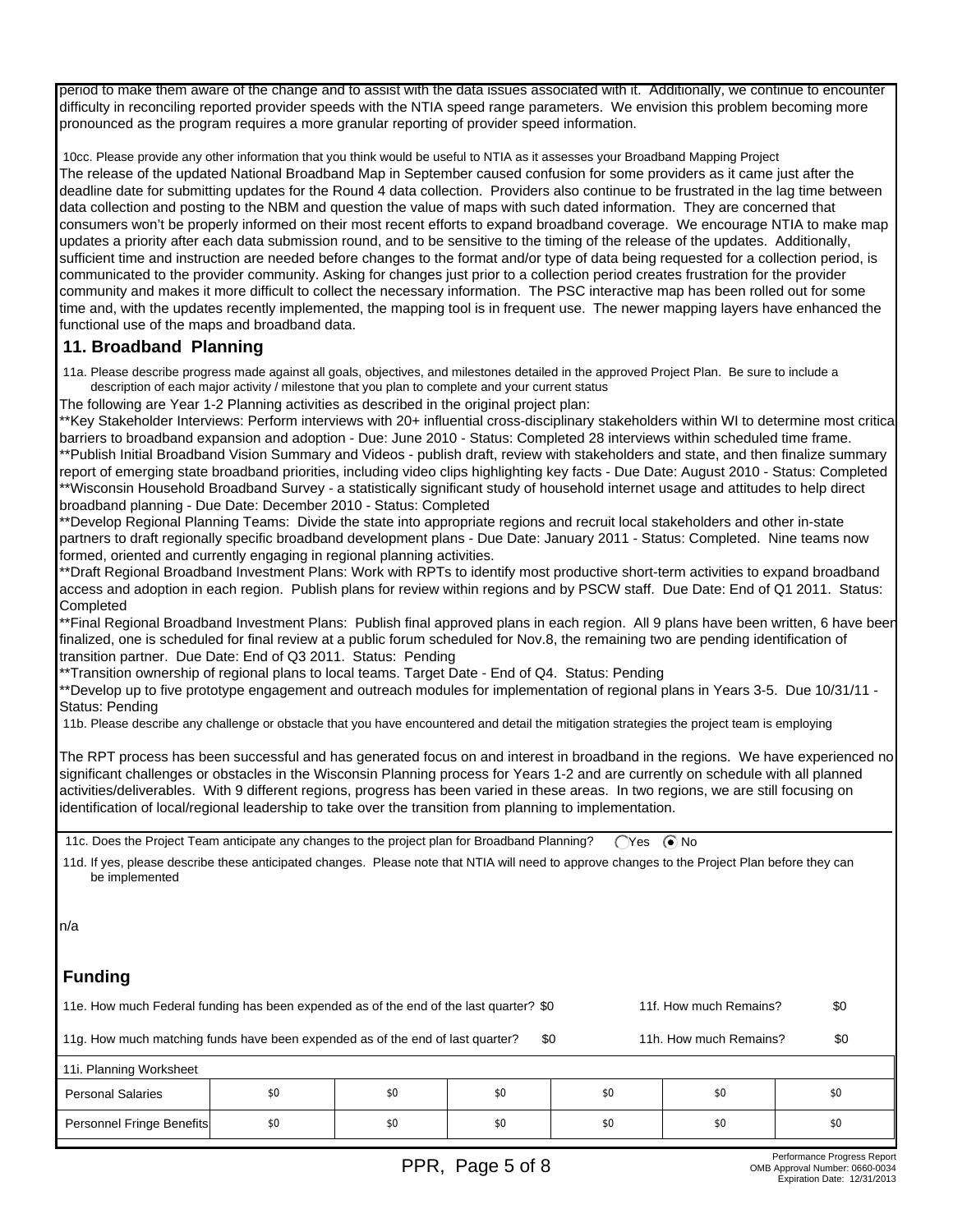| 11i. Planning Worksheet     |             |             |             |             |             |             |  |
|-----------------------------|-------------|-------------|-------------|-------------|-------------|-------------|--|
| Travel                      | \$0         | \$0         | \$0         | \$0         | \$0         | \$0         |  |
| Equipment                   | \$0         | \$0         | \$0         | \$0         | \$0         | \$0         |  |
| Materials / Supplies        | \$0         | \$0         | \$0         | \$0         | \$0         | \$0         |  |
| Subcontracts Total          | \$0         | \$0         | \$0         | \$0         | \$0         | \$0         |  |
| Subcontract #1              | \$0         | \$0         | \$0         | \$0         | \$0         | \$0         |  |
| Subcontract #2              | \$0         | \$0         | \$0         | \$0         | \$0         | \$0         |  |
| Subcontract #3              | \$0         | \$0         | \$0         | \$0         | \$0         | \$0         |  |
| Subcontract #4              | \$0         | \$0         | \$0         | \$0         | \$0         | \$0         |  |
| Subcontract #5              | \$0         | \$0         | \$0         | \$0         | \$0         | \$0         |  |
| Construction                | \$0         | \$0         | \$0         | \$0         | \$0         | \$0         |  |
| Other                       | \$0         | \$0         | \$0         | \$0         | \$0         | \$0         |  |
| <b>Total Direct Costs</b>   | \$0         | \$0         | \$0         | \$0         | \$0         | \$0         |  |
| <b>Total Indirect Costs</b> | \$0         | \$0         | \$0         | \$0         | \$0         | \$0         |  |
| <b>Total Costs</b>          | \$0         | \$0         | \$0         | \$0         | \$0         | \$0         |  |
| % Of Total                  | $\mathbf 0$ | $\mathbf 0$ | $\mathbf 0$ | $\mathbf 0$ | $\mathbf 0$ | $\mathbf 0$ |  |

# **Additional Planning Information**

11j. Are there any additional project milestones or information that has not been included?

The LinkWISCONSIN program submitted project plans for Capacity Building and Technical Training activities in Years 3-5 of the SBI Program. The Supplemental Award will provide for the following activities among others:

\*\*Establish a Wisconsin State Broadband Director position to facilitate and coordinate the activities of the Capacity Training, Monitoring and Evaluation, and the ongoing Regional Planning Process. This full time, in-state staff member will 1) Provide a "statewide awareness clearinghouse" for broadband development activities and funding opportunities 2) Track best practices from within state and coordinate the implementation of those practices within each region 3) Log and communicate policy-related developments to the PSCW, regional teams, and all other stakeholders 4) implement statewide communications strategy to increase program awareness and participation.

\*\*Develop statewide investment plan with combined input from all nine regional plans

\*\*Build in-state Capacity Training Resources: Partner with other in-state entities to design, build and deploy specialized training resources to: 1) Expand capacity of Wisconsin's small business sector to access, adopt and utilize broadband 2) Improve capacity of Regional Planning Teams to advance current and future targeted broadband investments 3) Strengthen regional leadership capacity to successfully identify and receive broadband-related grant resources 4) Build in-state capacity for the sustainable use and future development of the broadband planning tools developed for Regional Planning Teams 5) Build capacity to access, adopt and utilize monitoring and evaluation tools created for Wisconsin in years 3 through 5.

\*\*Develop robust Broadband Monitoring & Evaluation modules to track program achievement

\*\*Develop socioeconomic impact model to assess broadband investment opportunities and summarize results in published report. 11k. Please describe any challenge or obstacle that you have encountered and detail the mitigation strategies the Project Team is employing

In two of Wisconsin's our nine regions, although plans were formulated and released for public input, we are still working to identify local/regional leadership organizations in these two areas to head up the transition from planning to implementation. We continue to explore options in these regions and expect progress soon.

 11l. Please provide any other information that you think would be useful to NTIA as it assesses your Broadband Mapping Project A change in staffing occurred in Q3 with the Project Manager leaving the program in September. The Provider Relations Manager was promoted to fill the vacancy and steps were taken to backfill that position. There was no impact to the project time-line as the Round 4 data collection period deadline had passed and the staff on hand was able to assist with needed tasks during the time the position was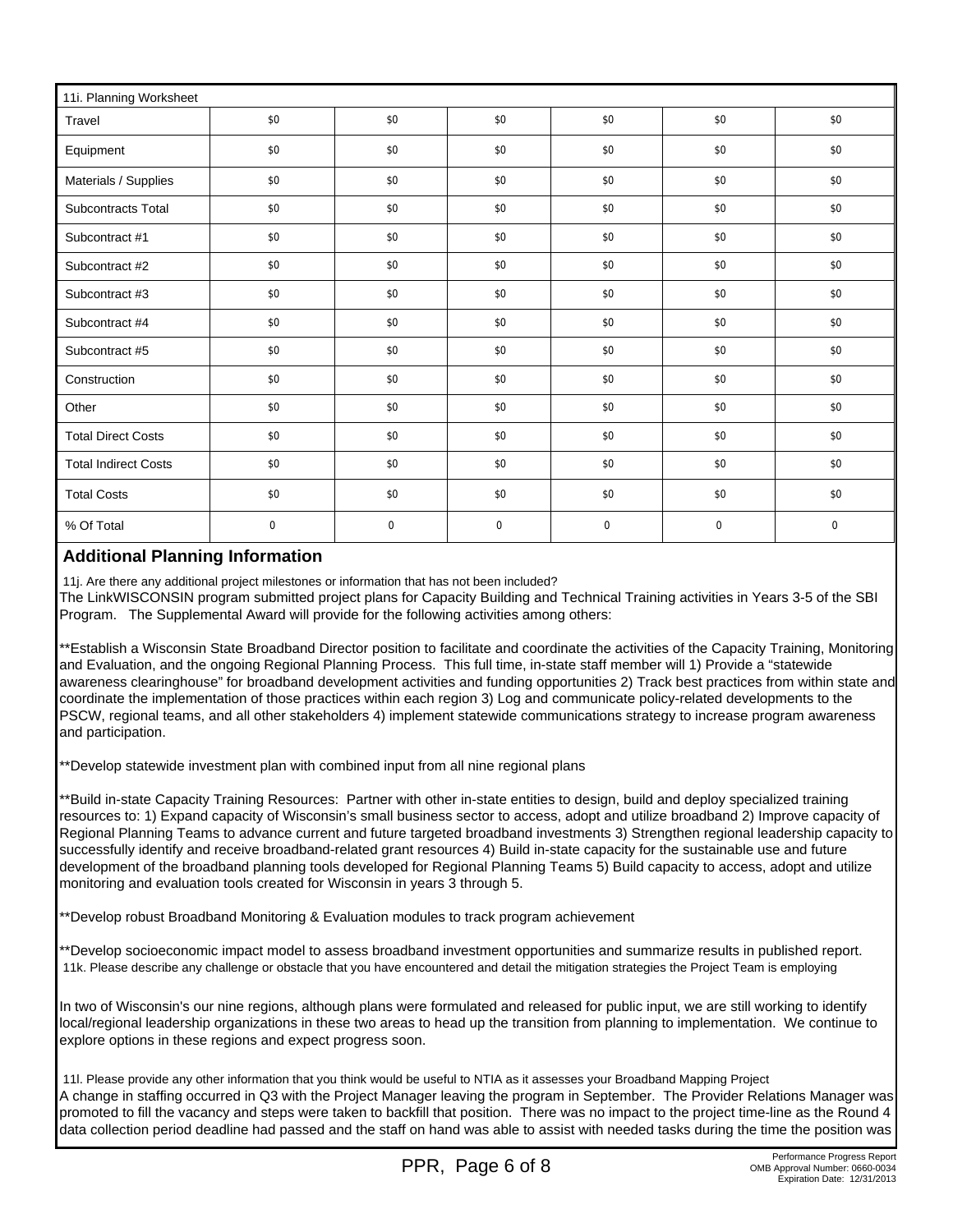not staffed. A new Provider Relations Manager has been hired and will start in Q4. As the program has been fully staffed with the exception of this short interim, we do not expect any changes to the FTEs that have been reported to date. The Date of Hire for the Project Manager in 10N reflects the date that the Provider Relations Manager Assumed that role. The FTE provided for the Provider Relations Manager and the Project Manager reflect the hours associated with those positions for Q3.